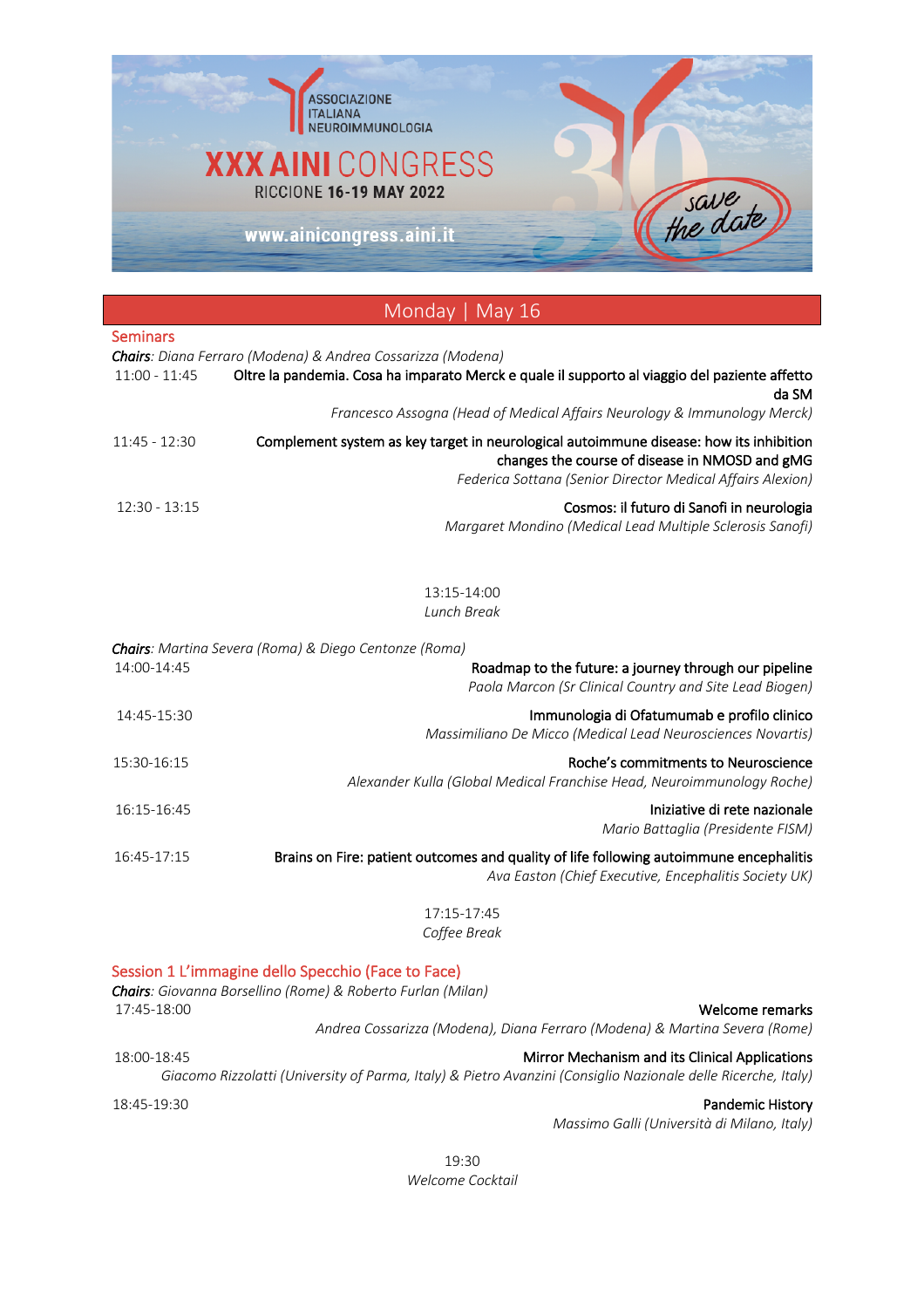

|             | Tuesday   May 17                                                                                                                                                                                             |
|-------------|--------------------------------------------------------------------------------------------------------------------------------------------------------------------------------------------------------------|
|             | Session 2 Gioventù Bruciata (Rebel without a Cause)<br>Chairs: Antonio Bruno (Pozzilli) & Giacomo Sferruzza (Milan)                                                                                          |
| 09:00-09:40 | The Scientific Specialization and its Problems<br>Francesco Valagussa (Università Vita-Salute San Raffaele, Italy)                                                                                           |
| 09:40-10:00 | Modulation of synaptic plasticity by physical exercise<br>Livia Guadalupi (IRCCS San Raffaele / University of Rome San Raffaele, Italy) &<br>Mario Stampanoni Bassi (IRCCS Neuromed, Italy)                  |
| 10:00-10:20 | Neuroimmunological signature from depression to COVID-19<br>Benedetta Vai (IRCCS Scientific Institute Ospedale San Raffaele) &<br>Mario Gennaro Mazza (IRCCS Scientific Institute)                           |
| 10:20-10:30 | Discussioni/Oral                                                                                                                                                                                             |
|             | 10:30-11:15<br>Coffee Break                                                                                                                                                                                  |
|             | Session 3 La Trappola (Breakdown)<br>Chairs: Gabriela Constantin (Verona) & Cinthia Farina (Milan)                                                                                                           |
| 11:15-12:00 | A transformed view of brain-immune system relationships: Immunotherapy to defeat<br>neurodegenerative diseases with the help of the immune system<br>Michal Schwartz (Weizmann Institute of Science, Israel) |
| 12:00-12:15 | #45 CSF inflammatory markers associate with accumulation of cortical atrophy in early<br>multiple sclerosis<br>Arianna Scartezzini (University of Verona, Italy)                                             |
| 12:15-12:30 | #22 Astrocytes as therapeutic tool in multiple sclerosis<br>Sandra Abdullatef (Vita-Salute San Raffaele University, Italy)                                                                                   |
| 12:30-12:45 | #19 TLRs-CD44-ECM in the modulation of immune cells trafficking and of lesions' distribution during<br><b>Multiple Sclerosis</b>                                                                             |
| 12:45-13:00 | Gabriele Di Sante (University of Perugia, Italy)<br>#40 A role for CD8+ T cell dysregulation in the pathogenesis of Alzheimer's-like disease<br>Eleonora Terrabuio (University of Verona, Italy)             |
| 13:00-13:15 | #20 Liposome-based nanoparticles modulate Macrophage and T cell regulatory and effector<br>phenotypes in Multiple Sclerosis patients                                                                         |
|             | Francesco Ria (Università Cattolica del Sacro Cuore, Italy)                                                                                                                                                  |
|             | 13:15-15:00                                                                                                                                                                                                  |

*Lunch Break*

Session 4 Blade Runner

*Chairs: Matteo Gastaldi (Pavia) & Carlo Antozzi (Milan)* 15:00-15:15 **Introduction NINA Group** 

15:15-16:00 B cell immunity and autoimmunity *Rita Carsetti (Bambino Gesù Children Hospital, Italy)*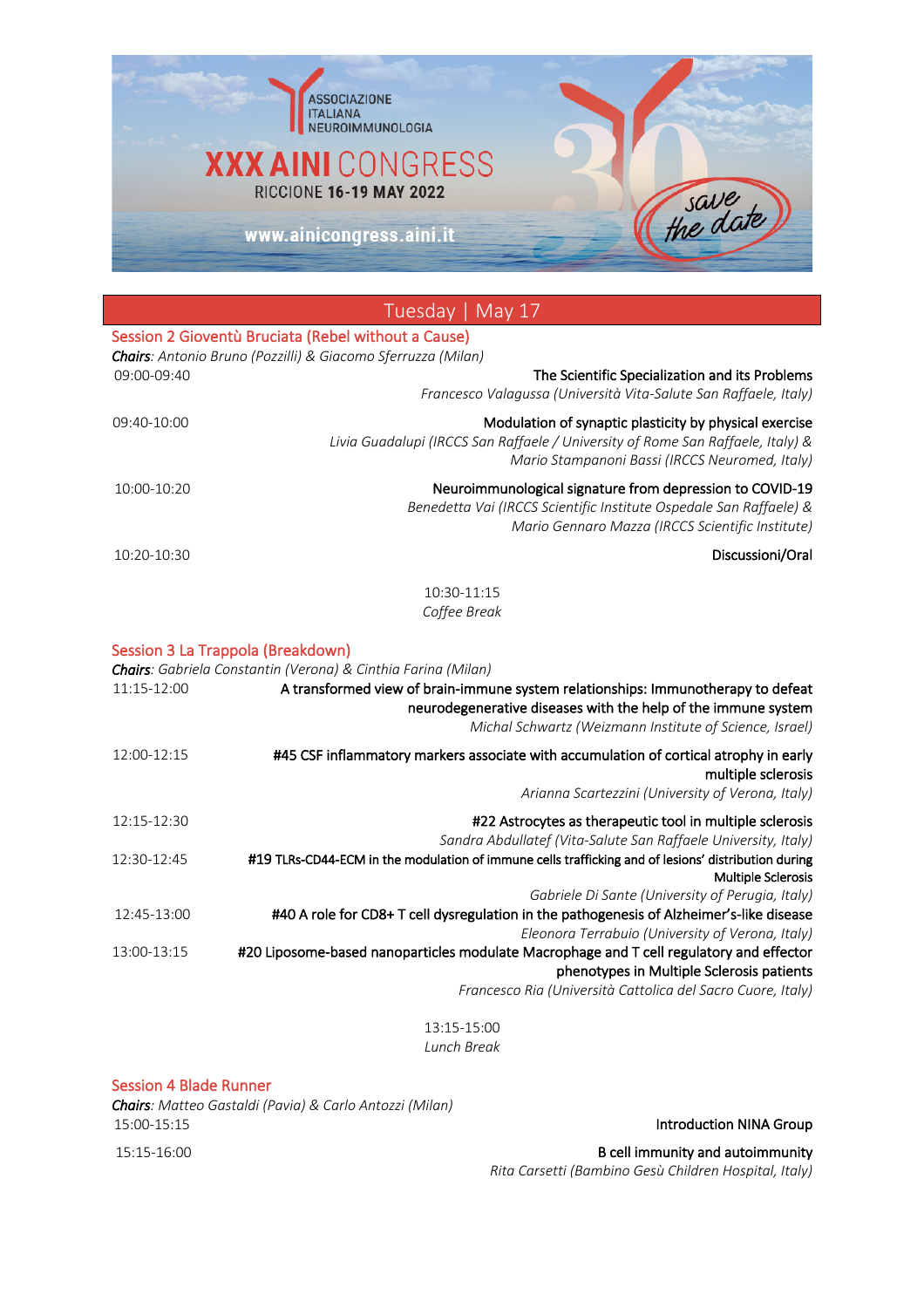

| 16:00-16:15 | #14 B lymphocyte phenotypic switches during treatment with cladribine in MS patients<br>Marta Pirronello (Fondazione Santa Lucia, Italy)                                                 |
|-------------|------------------------------------------------------------------------------------------------------------------------------------------------------------------------------------------|
| 16:15-16:30 | #21 A world without B cells: the influence of Ocrelizumab-induced B cell depletion in Multiple<br>sclerosis                                                                              |
|             | Lorenzo De Marco (IRCCS Fondazione Santa Lucia, Italy)                                                                                                                                   |
|             | 16:30-17:00<br>Coffee Break                                                                                                                                                              |
| 17:00-17:15 | #43 B cell subset dynamic during pregnancy and early post-partum in women with Multiple<br><b>Sclerosis</b><br>Martina Severa (Istituto Superiore Sanità, Italy)                         |
| 17:15-17:30 | #29 CSF B cell and neuroaxonal damage biomarkers: correlation with relapses and long-term<br>disability in MS<br>Krzysztof Smolik (University of Modena and Reggio Emilia, Italy)        |
| 17:30-17:45 | #35 Laboratory diagnostic strategies for identification of antibodies against neuronal surface<br>antigens in autoimmune encephalitis<br>Stefano Masciocchi (University of Pavia, Italy) |

### Session 5 La Grande Bellezza (The Great Beauty)

*Chairs: Antonio Uccelli (Genoa) & Vincenzo Barnaba (Rome)* 17:45-18:30 The role of neural stem cells in the adult brain: from physiology to therapy *Gianvito Martino (San Raffaele Scientific Institute, Italy)*

18:45-19:45 AINI Annual Football Match (Beach Football)

21:00-to dawn

AINI Social Dinner

| Wednesday   May 18 |                                                                                                                                                                                    |
|--------------------|------------------------------------------------------------------------------------------------------------------------------------------------------------------------------------|
|                    | Session 6 Amarcord (I remember)<br>Chairs: Diana Ferraro (Modena) & Luca Battistini (Roma)                                                                                         |
| 09:15-10:00        | Secreted immune checkpoints in tumor immune dysfunction: an opposite lesson for<br>autoimmunity                                                                                    |
|                    | Vincenzo Barnaba (Sapienza Università di Roma, Italy)                                                                                                                              |
| 10:00-10:15        | #15 Modulation of pro-inflammatory cytokine release by innate immune cells in pwMS during<br>Ocrelizumab treatment<br>Silvia D'Orso (Santa Lucia Foundation, Italy)                |
| 10:15-10:30        | #33 Effects of Ocrelizumab on NK cell activation in Multiple Sclerosis<br>Gianmarco Abbadessa (University of Campagnia Luigi Vanvitelli, Italy)                                    |
| 10:30-10:45        | #30 Defining post-translational modifications of deoxycytidine kinase to predict lymphocyte<br>response to caldribine using mass spectrometry<br>Federico Carlini (DINOGMI, Italy) |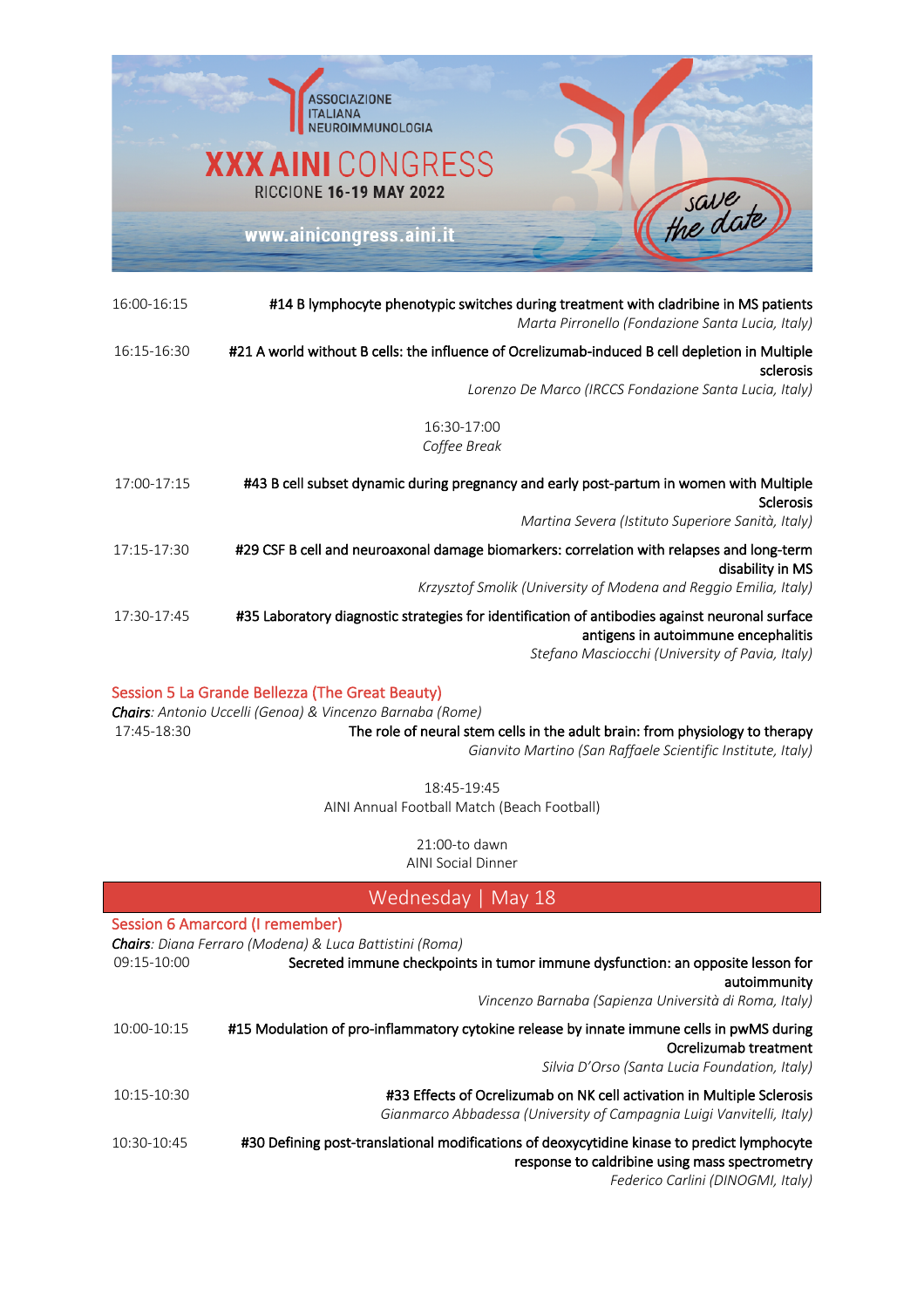

#### 10:45-11:00 #47 Deployment of comprehensive high-parameter cytometry to contrast immune changes in PwMS under DMF, Ocrelizumab, Cladribine *Mario Picozza (Fondazione Santa Lucia, Italy)*

### 11:00-11:15 #27 Multiple Sclerosis associated EBNA2 variants affect the response to pegylated interferontherapy

*Rosella Mechelli (Università Telematica San Raffaele, Italy)*

*Fabrizio Starace (AUSL Modena, Italy)*

11:15-11:50 *Coffee Break*

### Session 7 Psycho

*Chairs: Nicole Kerlero de Rosbo (Genoa) & Diego Centonze (Rome)* 11:50-12:10 Introduction Immuno-Psychiatry/Immuno-Psychology Group 12:10-13:00 Mental health impact of Covid-19 pandemic

13:00-14:30 *Lunch Break*

### Session 8 La Grande Abbuffata (The Big Feast)

| Chairs: Martina Severa (Rome) & Marcello Pinti (Modena)                                                                                                               |
|-----------------------------------------------------------------------------------------------------------------------------------------------------------------------|
| Immunological self-tolerance: bridging the gap among susceptibility to autoimmunity,<br>infections and cancer<br>Giuseppe Matarese (Università di Napoli Federico II) |
|                                                                                                                                                                       |
| #13 Impact of caloric restriction in patients with multiple sclerosis treated with dimethyl<br>fumarate                                                               |
| Alice Verdiani (Fondazione Santa Lucia, Italy)                                                                                                                        |
| #44 Calorie restriction as a novel therapeutic tool to modulate immune system function<br>during multiple sclerosis                                                   |
| Clorinda Fusco (Consiglio Nazionale Delle Ricerche IEOS-CNR, Italy)                                                                                                   |
| #10 β3-adrenergic receptor-expressing stromal cells in thymus: the watchmen of thymic<br>function                                                                     |
| Maria Cristina Mariani (University of Genoa DINOGMI, Italy)                                                                                                           |
| 16:00-16:30                                                                                                                                                           |
| Coffee Break                                                                                                                                                          |
|                                                                                                                                                                       |

Session 9 Quarto Potere (Citizen Kane)

*Chairs: Sara De Biasi (Modena), Rosella Mechelli (Roma), Patrizia Sola (Modena) & Claudio Procaccini (Napoli)*

16:30-18:00 Poster Session

18:00-19:00 *AINI General Assembly*